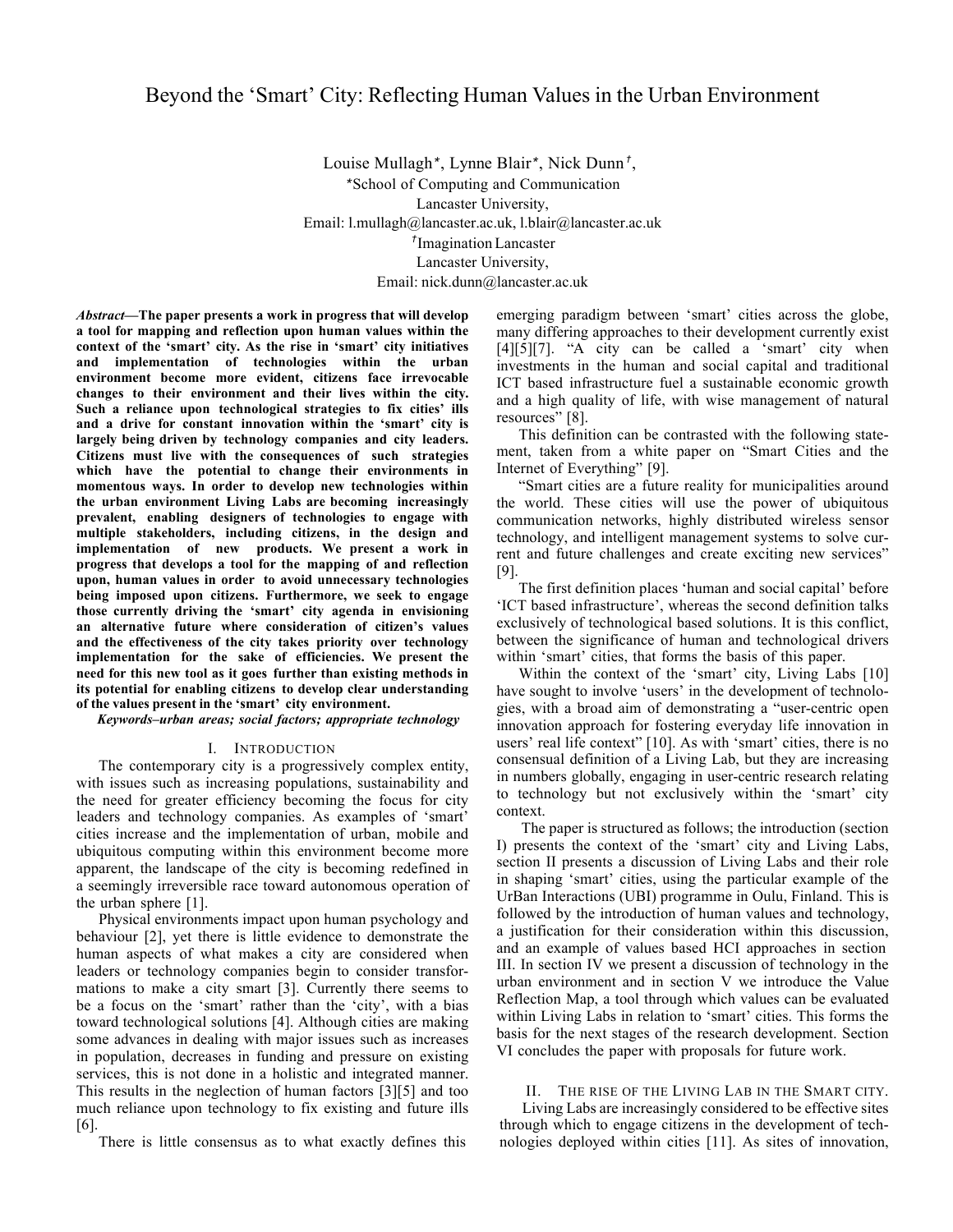they began development in the 1990s as a method to test new technologies in a home-like environment at MIT Medialab. More recently they have developed a more user-centric, open innovation approach across many technological fields. They can be found in cities across the globe with differing scopes and different funding models, sharing no unified methodology or framework. Although no unified framework or definition is available, they tend to share the ethos of user-centred approaches [10] with the broad aim of enabling citizen based innovation for the development of new technologies.

New networks such as the European Network of Living Labs (ENoLL) [12] aim to develop a more coherent and connected approach, using the following definition; "A Living Lab is a real-life test and experimentation environment where users and producers co-create innovations. Living Labs have been characterised by the European Commission as Public-Private-People Partnerships (PPPP) for user-driven open innovation." ENoll consider Living Labs to adopt four main activities; cocreation, exploration, experimentation and evaluation. [12]

Oulu, a member of the ENoLL network and situated in northern Finland, offers an example of a partnership operating across public and private organisations. It seeks to integrate technology into all aspects of city life and to place itself as a leading archetype of the 'smart' city and living lab movements. The city has the largest regional research and design spending per capita in Finland and fifth largest in Europe, providing 14000 jobs in the ICT sector. In the late 1990s Oulu was ranked as the world's third "silicon valley" in Wired Magazine and the area has the youngest population average in Finland and Europe [13].

Ubidisplays are currently deployed outdoors and indoors in Oulu city centre, in order to experiment and test technologies and applications 'in the wild'. Displays are implemented, deployed and evaluated in a 'real world setting atop an open urban computing testbed' [14][15]. This approach marks a response to criticisms that technologies designed and tested in labs do not account for 'real world' environments or applications [16]. The UrBan Interactions (Ubi) programme is joint sponsored by the City of Oulu and Nokia, with a budget of e6 million.

The hypothesis for the deployment of Ubidisplays states "by deploying new technology and services in the urban space we make it a 'better' place for people" [17]. Without a description as to what 'better' is, the hypothesis suggests a place is enhanced by the deployment of technology, in this case the Ubidisplays. In literature relating to the project there appears to be little consideration of the environment in which the displays are being deployed, or evidence that citizens are engaged prior to the design process. This also suggests that deploying a piece of technology enhances a space, without surveying the environment or indeed the need or desire for having such a display within the public arena. Through the mapping of human values within the urban environment, our research aims to establish the appropriateness of a technological fix to perceived problems within the 'smart' city. Such an approach fundamentally questions the current methods of user-participation methodologies and highlights the need for value elicitation and reflection tools.

#### III. HUMAN VALUES AND TECHNOLOGY

It is widely accepted that human values become manifest in the design and use of new technologies [18], and as such are a

vital component of our research. Human values have long been recognised as important in disciplines such as anthropology, sociology and psychology [19]. Values in psychology are conceptions of desirable ways of behaving or desirable end states, characterised as relatively stable, transcending specific situations [18][19]. Empirical evidence demonstrates that all values are held by all people, across cultures all of the time, but their importance is ranked differently within each individual. [19]. Within more technology-based disciplines, communities such as CSCW and Participatory Design have also long embraced overarching human values such as cooperation, participation and democracy in their design methods [20]–[22].

An important and co-dependent relationship exists between human values and design as a result of their fundamental shaping of the human condition and people's attitudes towards technology [18]. Values are also a fundamental component of the design process, as has been recognised in the field of Human Computer Interaction (HCI). In this particular case, we take the 'smart', technologically mediated city as the context. Citizen's experiences will be affected by the design and implementation of such technologies to their everyday environment, therefore it is essential to take into account their values and ensure they are not negatively affected.

A design tradition which has placed values at the heart of its practice is Participatory Design (PD) [22] , in that it considers stake-holder participation in the design of technology as fundamental. The inclusion of values within the core design criteria of PD echoes a similar approach within Value Sensitive Design (VSD), a theory aiming to offer a principled and comprehensive framework for accounting for a set of (universally held) human values of ethical import throughout the design process [23]. The field of HCI has acknowledged the need to respond to human values, echoed by Sellen et al [24], who believe that greater finesse will be required in order to determine and understand values in the context of large systems and sets of systems that users operate within. They state "Much effort also needs to be expended on determining what is desirable within a place, an institution, or a society" [24].

#### IV. TECHNOLOGY AND THE URBAN ENVIRONMENT

Within the field of HCI methods do exist to work with values during the design phase of the development of new technologies, however there is a lack of tools allowing users role to actively define their own contextualised values within the design process [18]. Values are not explicit and easy to discuss, leading to interpretation issues between users and designers. The lack of existing tools is acknowledged by Kujala and Väänänen-Vainio-Mattila [18], who call for further research and the development of a toolkit which will enable this to occur more effectively. However, the toolkit has not been developed, leaving a space for the development of a Value Reflection Mapping tool (VRM). The tool will enable greater understanding and development of user's values in two ways. Firstly, the VRM will enable citizens or organisations to map values for new technology designs and the urban space into which they might be placed. Secondly, it encourages questioning of the suitability of new technologies and whether they are needed, rather than jumping immediately to a technological solution.

Introducing technology into the urban environment, as can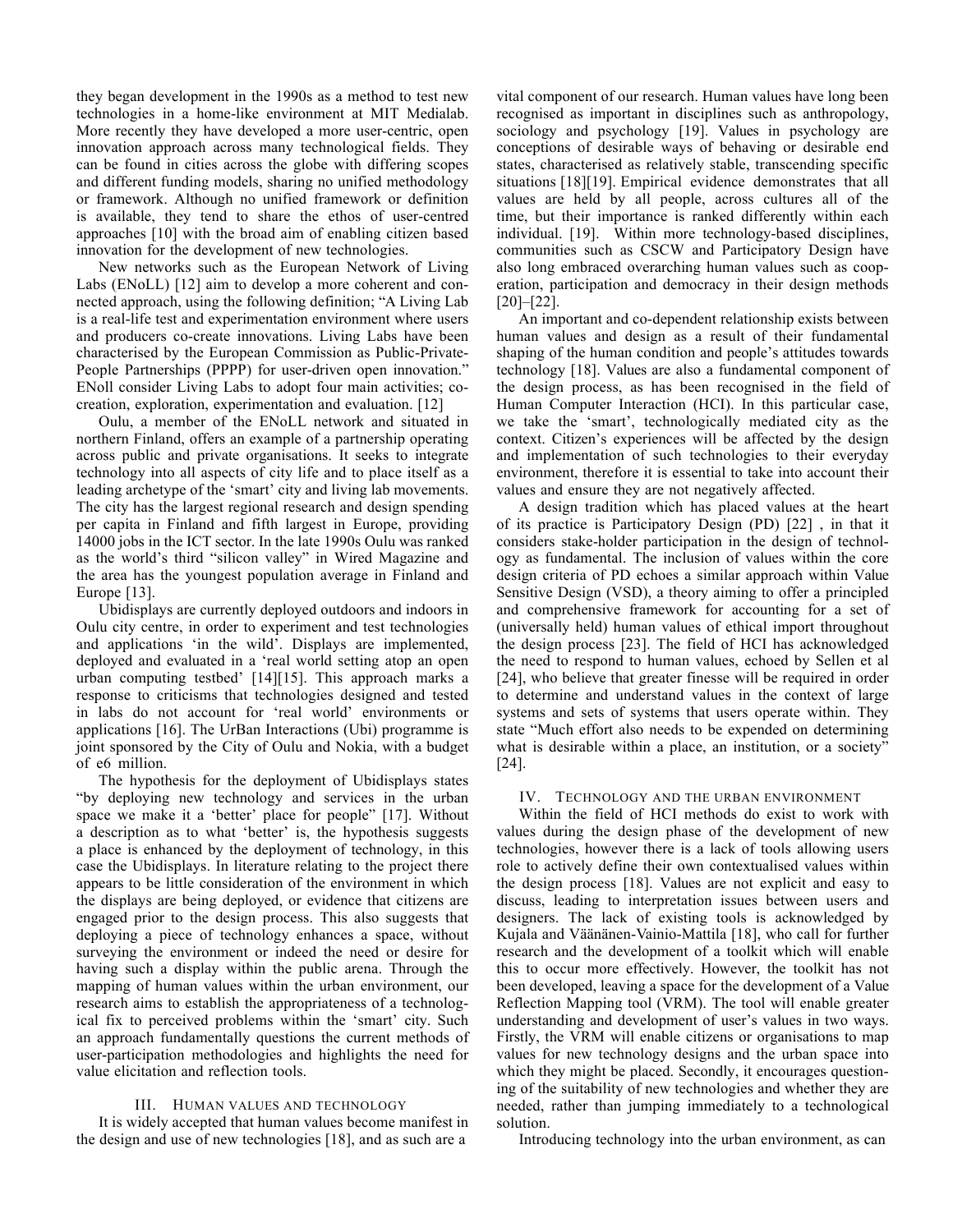be seen with the 'smart' city paradigm, changes the nature of place. As a result the city is transformed into a digitally augmented physical space, and therefore can be considered as 'hybrid'. In this respect, we can understand the intention to augment a physical space with technology as a means of attempting to improve that particular space, as can be seen in the example of Oulu's Ubidisplays and their aim of making the space 'better'.

At present there are too few theoretical and methodological approaches which examine the effects of technologies upon physical spaces and subsequently the human relationship to them [25][26]. A need for new ways of understanding physical spaces with respect to their digital augmentation is required. This is a view held by Ciolfi, [26], particularly in terms of how their "features support and affect our physical presence and further experiences with the environment...in order to shape the way in which a system will be embedded in the space itself."

Deployment of technology within the city might be the solution to some important issues affecting citizens, but without considering the value environment in which such issues exist and active engagement with all citizens, it is not possible to determine if it is necessarily the most appropriate answer. By beginning with human values and mapping layers of values within the urban environment, suitability emerges and will enable a 'bottom up', human approach. Human values are certainly present within technologies and urban environments but often remain hidden to both citizens and those developing new technologies within the urban environment.

## V. THE VALUE REFLECTION MAP

A prototype tool, the Value Reflection Map (VRM), was developed as part of a short research project with one city based stakeholder in Lancaster, UK, in order to assess the viability of such an approach. As an independent retailer and café owner, the stakeholder has engaged in projects seeking to introduce a variety of digital interactions within his business spaces [27]. The starting point was to question the approach taken by Oulu in order to evaluate the environment into which a new technology might be placed. Central to this study was the question of how human values can be made manifest within a physical space and objects within that space.

We began by questioning whether design processes considered the spaces where interactions were being placed, furthermore whether human values were taken into account in such a process. Through eliciting contextualised values of the stakeholder, we sought to investigate how consideration of values might enable designers to question whether introducing new technologies into a space was appropriate and if so, how values might be designed into such technologies.

The method employed to develop the VRM consisted of three stages, with the output being a paper based map of colour coded values elicited from the physical environment and objects contained within. Schwartz's value model [28] was taken as a starting point, where the stakeholder answered questions from the European Social Survey (ESS) [29]. This survey was chosen due to it being based upon empirically established questions, which seek to elicit values of individuals across different cultures. Other models could have been employed, but for the purpose of the initial short research project it was useful to use an example with existing surveys and against which answers could be modelled.

We built upon the ESS in the next stage through conducting a contextualising interview with the aim of elaborating on the information gained from the values survey. In order to discover values held by the stakeholder which were made explicit within the physical space the interview was coded and specific values identified. The third step, artefactual analysis, was conducted in order to interpret how the stakeholders values were embedded and communicated within the environment. Using an image of The Hall, we systematically identified the stakeholder's values for each object within the space, colour coding each value. Areas of particular value density were identified that helped the stakeholder visually aware of where his values were manifest within the space.

As a short and initial research project, we produced a paper artefact that mapped one particular space with the values of one person. One very encouraging aspect of this technique, as identified from the initial test with the stakeholder, is the ease in their understanding of the Value Reflection Map. Through employing a visual map the stakeholder was able to clearly identify value clusters within the space where he was considered the introduction of digital interactions.

Insights from the initial research included feedback that the stakeholder is immediately able to identify with the physical space and objects. We also discovered use of imagery rather than text led to a clear and unambiguous reflection of values. A further reflection was that a paper based artefact widens potential access to citizens who do not engage with technology, either through choice or circumstance. By developing the VRM further it will enable the values of multiple people within multiple spaces to be considered and reflected. Further development of this tool will require the creation of a new methodology, as it is vital to engage citizens and investigate their experiences within the built environment.

The term 'mapping' is embedded within the practice of cartography, but is often used when information is being visualised. We employ this term in order to enable citizens and organisations to use the map as a way-finding and sense making tool in order to elicit their own values and those of the designers of technologies. Human values are not always easy to discuss, even though we all hold them, we do not necessarily make connections between what we value and the expression of those values. We believe a primarily visual tool will facilitate more effective elicitation of values within the environment.

Existing methods and tools have created some interesting and challenging approaches to mapping emotions or charting citizen unrest within urban environments. PanoRemo [30] enables designers to map user's emotions onto a variety of panoramic images, employing emotional design and market research techniques in order to evaluate how people feel about a particular environment. The Centre for Urban Pedagogy (CUP) [31] work with stakeholders in cities, most often disadvantaged or marginalised groups. They develop information brochures that are of particular use to that community, employing analogue techniques and community led design. A variety of different techniques for making visible issues that are hidden are included in The Atlas of Radical Cartography. The most notable example featured is iSee [32], an online initiative where citizens log and map surveillance such as CCTV throughout the city, meaning they can then plot their routes through the 'path of least surveillance'. The VRM does build upon the principles of making information visible and